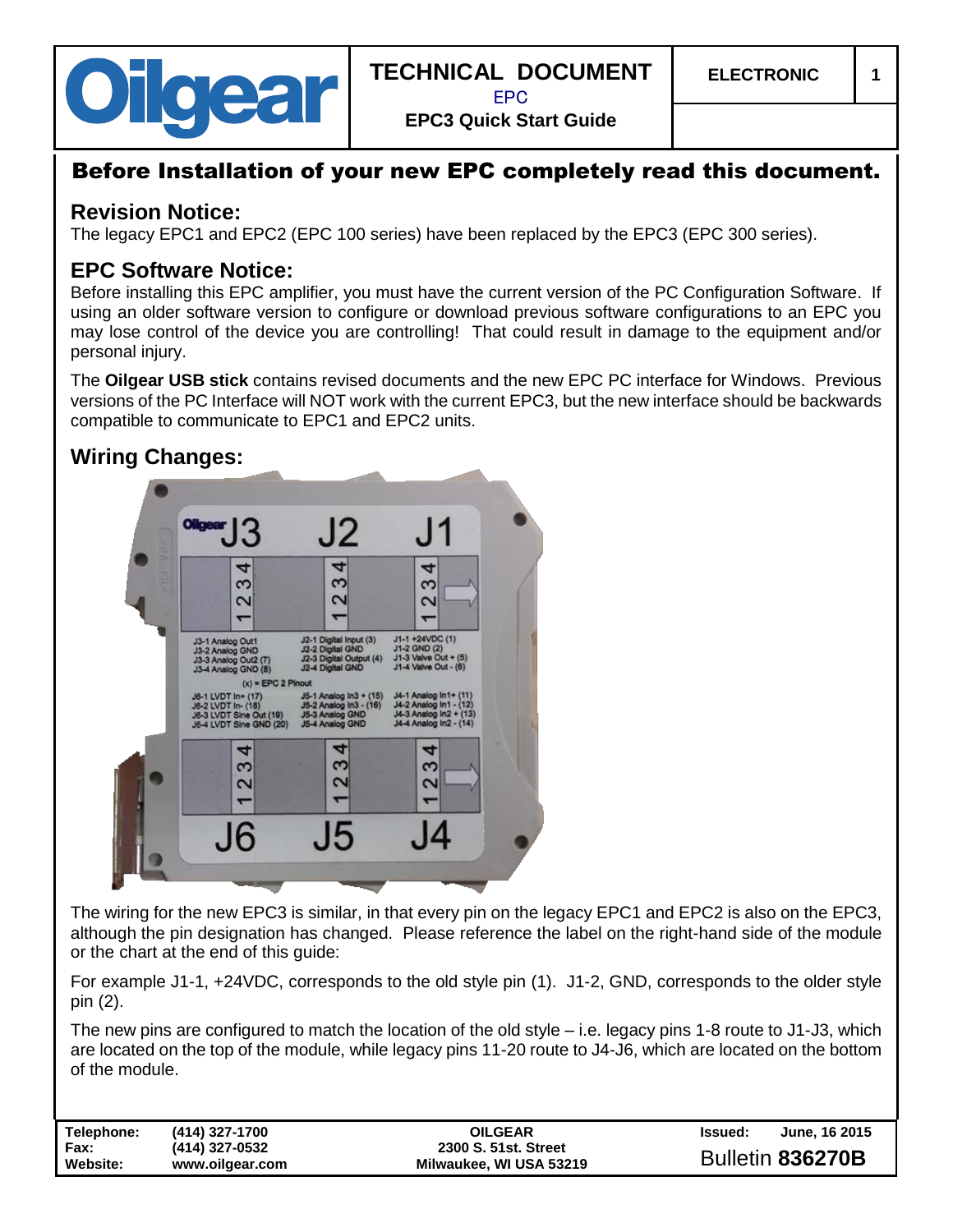| Oilgear |
|---------|
|---------|

# **TECHNICAL DOCUMENT** EPC

**ELECTRONIC 2**

**EPC3 Quick Start Guide**

#### **USB Driver Installation:**

The current PC interface is installed under "Oilgear Applications" while the older PC interfaces were installed under OAsys Applications. If you are upgrading from older software both start menu groups may appear in the list. The link to "Install USB Drivers for EPC3" however will only appear under the "Oilgear Applications" menu.

## **USB Cable Connection:**

The EPC must be "off-line" before removing the USB communications cable. Failure to do so may result in a reset of the EPC3 with temporary loss of closed loop control and may lead to equipment damage or personal injury.

On/Offline connection can be toggled by the "eye" button on the EPC3 toolbar below, grey indicates OFFLINE.

## **EPC Output Notice:**

The EPC valve driver and LVDT oscillator outputs cannot be directly shorted.

Shorting the valve driver outputs terminals J1-3 and J1-4 or LVDT Oscillator terminals J6-3 and J6-4 will result in permanent damage of the EPC device.

The outputs of the EPC can be monitored with the EPC Support Software (for more information refer to the online help in the software). When attempting to measure the current at the output terminals make certain that a load is present in your meter circuit to prevent EPC damage.